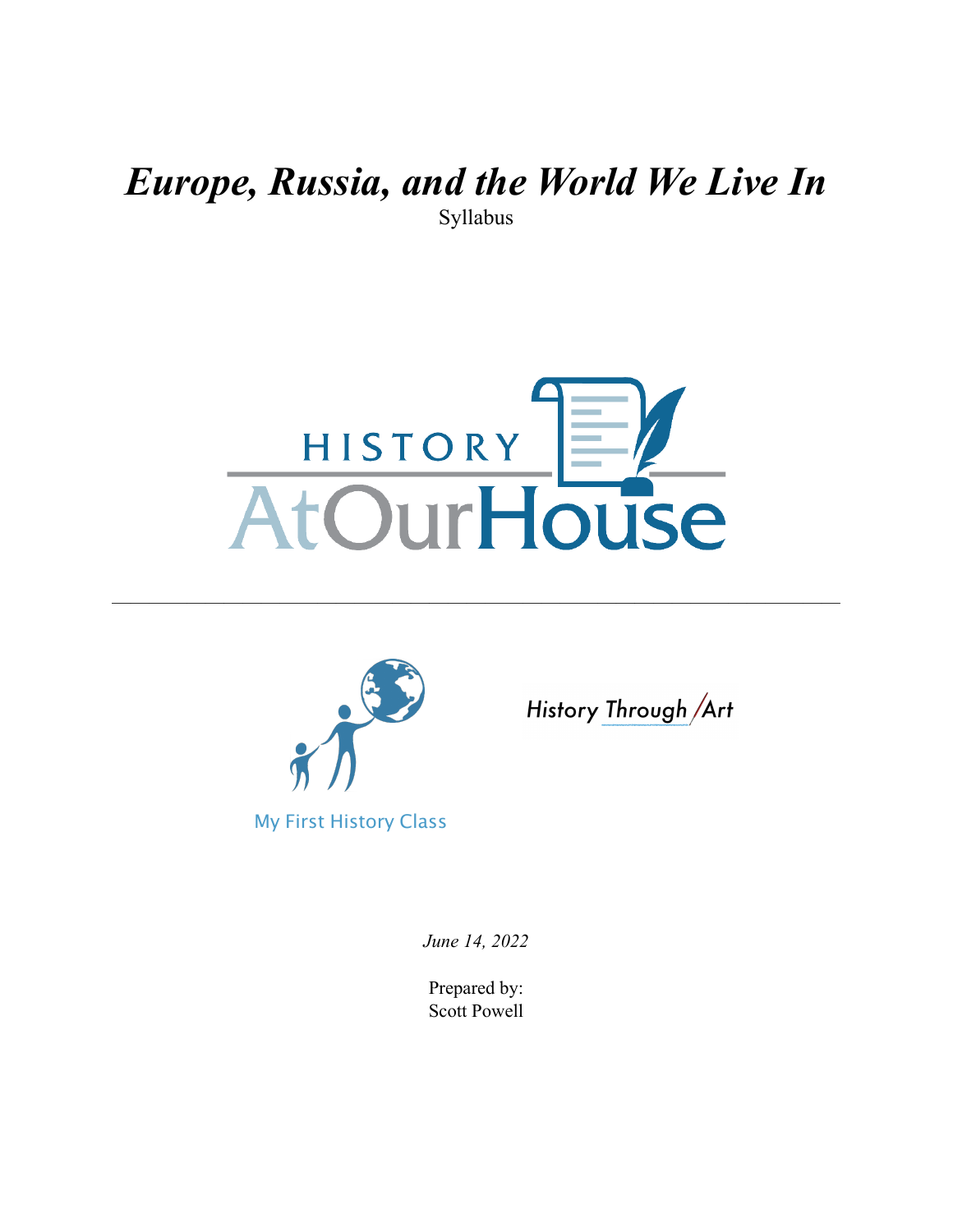### **Introduction**

This syllabus presents the general objectives for an academic year of *Europe, Russia, and the World We Live In* with HistoryAtOurHouse. Its purpose is to give parents an overview of what will be covered during the year. This may, among other outcomes, facilitate the scheduling of other academic work, family trips, and the purchase or borrowing of books and other resources (both non-fiction and historical fiction) to match with your children's studies in the program.

Various aspects of the HistoryAtOurHouse program remain, and will likely always remain, a work in progress. Since I continually teach a range of clientèle spanning age six to sixty, I am always learning new things about history, and new ways to teach it. To meet my clients' and my own needs, I find it essential as a historian to broaden and intensify my understanding of history on a continual basis. I am regularly reassessing the nature and precision of the information I present, as well as the role and significance of historical knowledge in a broader education. Consequently, I am always making pedagogical adjustments to the various programs I offer, and occasionally they are major ones.

Given the Russian invasion of Ukraine, the coming year's program can be no exception. This is precisely the kind of world historical event that offers a powerful opportunity to help us see how history helps us to understand the world we we live in. Notice that the exact title of this year of history studies is **"Europe, Russia, and the World We Live In."** The focus is not merely on the study of the past as an "end in itself," but on the past as a "means to an end:" as an indispensable tool for understanding the present. It will cover five primary units: Europe (Round 1), Russia & Ukraine, Ancient Greece, Ancient Rome, and Europe (Round 2)

As is the case in all History At Our House classes, the units will focus on how the past explains the present, using the method of *anchor* facts. In History At Our House, this method is systematized and explicit, helping students to see the importance of history and retain what they learn as useful knowledge.

There will also be optional writing seminars, optional readings (especially at higher levels), and *History Through Art* classes for elementary students. Of special interest to families will be the series of optional **"Special Topics**" seminars to accompany the core curriculum, which are detailed at the end of this syllabus.

I am very excited about the year to come, and I look forward to working with you to make this academic year a terrific success.

Sincerely, Mr. Powell

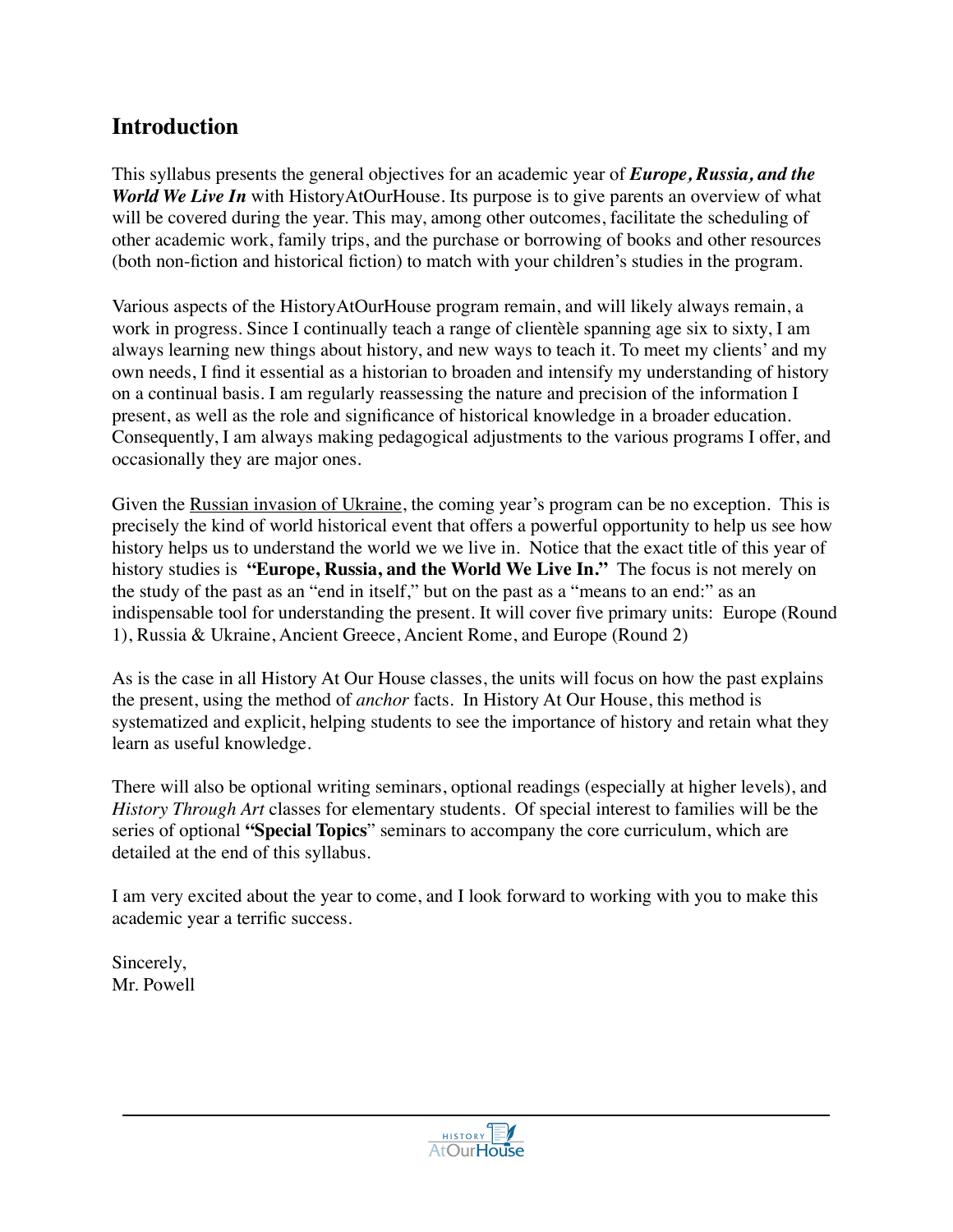## **Course Outline**

#### **EUROPE - ROUND 1 (Weeks1-8 - includes 2-Week Introduction)**

- The Importance of Europe  $&$  Russia: The Russian Invasion of Ukraine
- Current Events: Worldwide impact of the Russia-Ukraine War
- Europe as a "cardinal culture" in the world we live in
- Anchor Facts of European History
- Key Progressions and Topics
	- Europe Today: Supranationalism and the Return of Nationalism
	- The Origin of the Europe of Nations
	- The French Revolution and the Rise of Modern Europe
	- The World Wars
	- The Rise of the European Union
- TEST FOR WEEKS 1-8

#### **RUSSIA AND UKRAINE (Weeks 9-14)**

- Russia as a cardinal culture in the world we live in
- Anchor Facts of Russian & Ukrainian History
- Key Progressions and Topics
	- Russia under Vladimir Putin: Post-communist Nationalism
	- The Combined Origin of Russian & Ukrainian Culture
	- Russia in Isolation from Western Europe
	- Westernization, Modernization, and the "Patriotic Wars"
	- Communism and the Cold War
- TEST FOR WEEKS 9-14

#### **ANCIENT GREECE & (Weeks 15-20)**

- Ancient Greece as the Fount of Western Culture
- Anchor Facts of Ancient Greece
- Key Progressions and Topics
	- The Construct of "Greco-Roman Civilization"
	- Archaic Greece: Monarchy, Aristocracy and Slavery
	- The Birth of Democracy
	- The Greco-Persian Wars
	- The Peloponnesian Wars
	- Alexander the Great and the Hellenistic Period
	- The Roman Conquest of Greece
- TEST FOR WEEKS 15-20

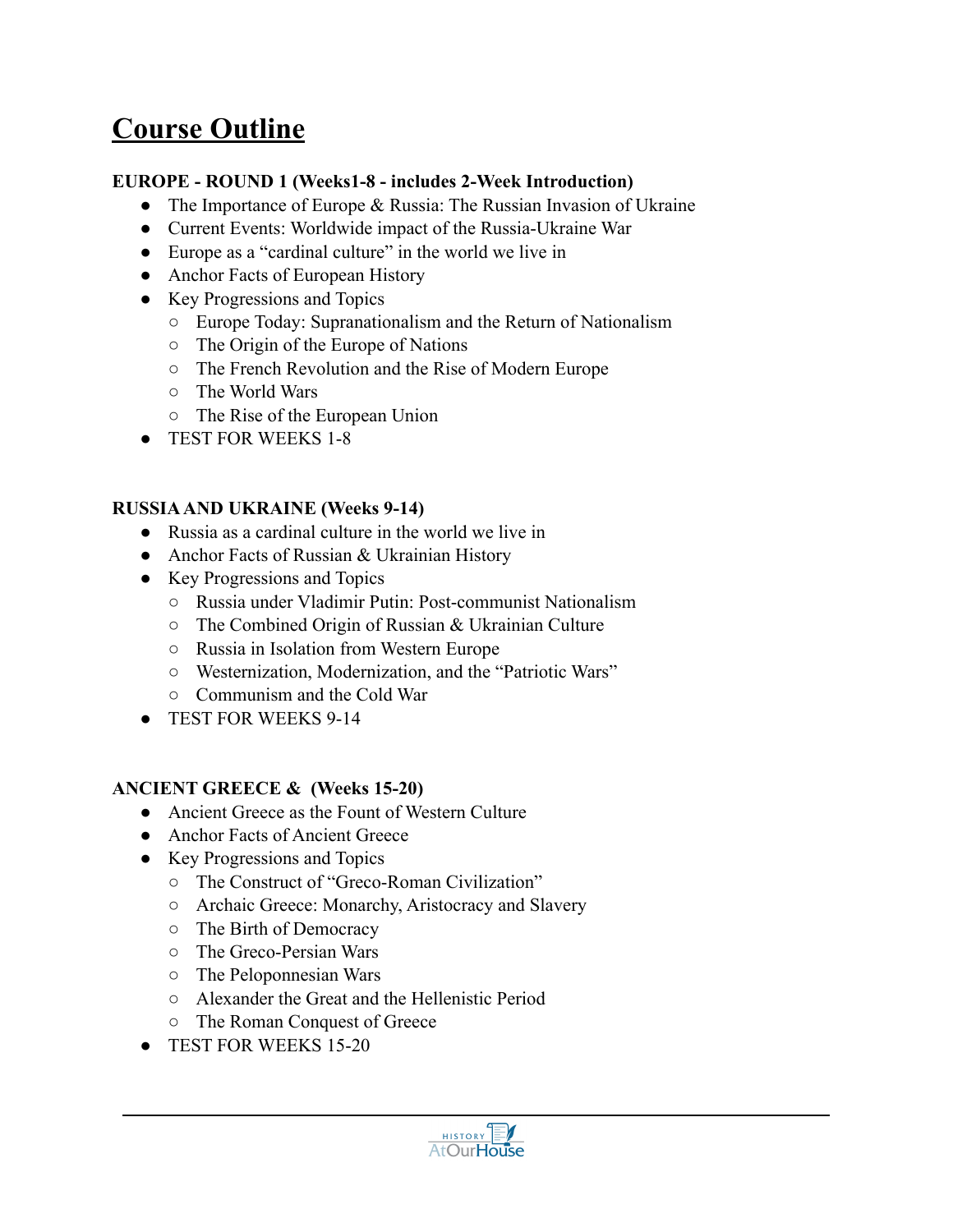#### **ANCIENT ROME (Weeks 21-26)**

- Ancient Rome as a Contribute to "Greco-Roman Civilization"
- Anchor Facts of Roman History
- Key Progressions and Topics
	- The Roman Republic
	- The Punic Wars and the Proliferation of Slavery
	- The Conquest of Greece
	- The Decline and Fall of the Republic
	- The Age of Augustus
	- The Empire and its Emperors
	- Rome as the Incubator and Transmitter of Christianity
- TEST FOR WEEKS 21-26

#### **EUROPE - ROUND 2 (Weeks 27-32)**

- Higher Level Periodization of European History and Integration with World History
- Key Progressions and Topics
	- The Hundred Years War
	- The Reformation and Religious Wars
	- Napoleon and the Shaping of Modern Europe
	- The Rise of the German Empire
	- Democratic Socialism
	- Supranational Technocracy
- TEST FOR WEEKS 27-32

#### **RECENT HISTORY, CURRENT EVENTS, AND FINAL INTEGRATION (Weeks 33-34)**

- The patterns and structure of European history
- America and the Euro-Russian Entanglement (revisiting current events)
- Prospects for European and Russian cultures in an interconnected world
- FINAL TEST

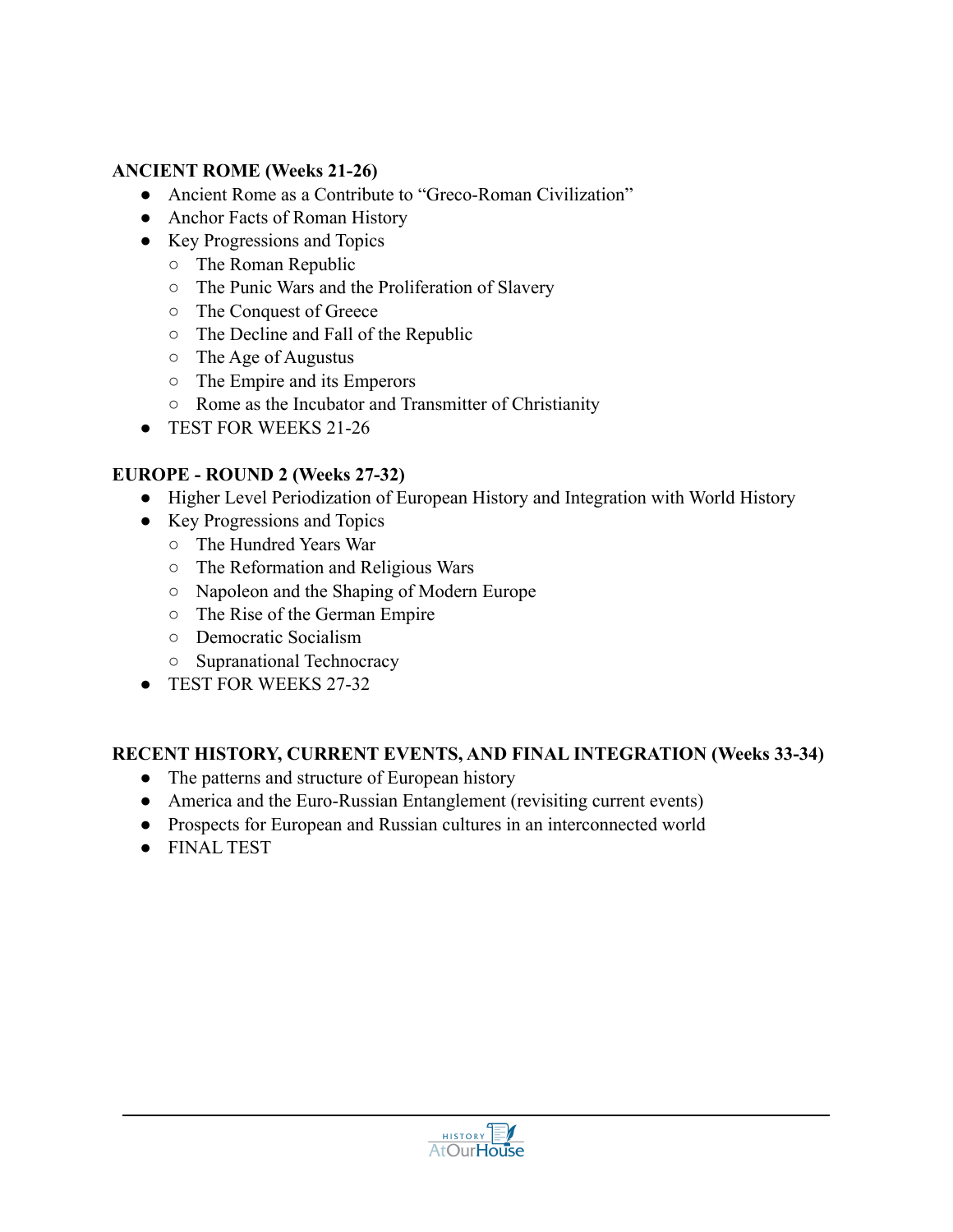# **Special Topics**

As per the weekly class schedule available at [www.historyatourhouse.com](http://www.historyatourhouse.com) the "Special Topics" series will run on **Thursdays and Fridays**. It will be available to all students participating in the program, but is recommended for students in the Upper Elementary level and up. Here is the anticipated progression of topics that will be presented in the series. Families will have the option of subscribing to the series, or to purchase one or more of the classes separately for both live attendance, and as recordings.

#### **GERMANY (Weeks 1-8) - taught in conjunction with Europe Round 1**

- Germany as the Most Important Nation in Europe
- Anchor Facts of German History
- Key Progressions and Topics
	- The Germanic Tribes
	- The First Reich, a.k.a. the "Holy Roman Empire"
	- The Second Reich, a.k.a. the German Empire
	- The Third Reich, a.k.a. Nazi Germany
	- Germany as the leader of Supranationalist Europe

#### **FRANCE (Weeks 9-14) - Taught in conjunction with Russia**

- France as the Second Most Important Nation in Europe
- Anchor Facts of French History
- Key Progressions and Topics
	- The Capetian Dynasty and the Normans
	- The Hundred Years War
	- The Reformation and Age of Louis XIV
	- The French Revolution and the Birth of Modern Europe
	- France as a key participant in the European Union

#### **BRITAIN (Weeks 15-20) - taught in conjunction with Ancient Greece**

- Britain: In and Out of Europe
- Anchor Facts of British History
- Key Progressions and Topics
	- Medieval England, Magna Carta and the Rise of Parliament
	- The Hundred Years War
	- The War of the Roses and English Reformation
	- The British Empire
	- Modern Britain and the Dilemma of European Supranationalism

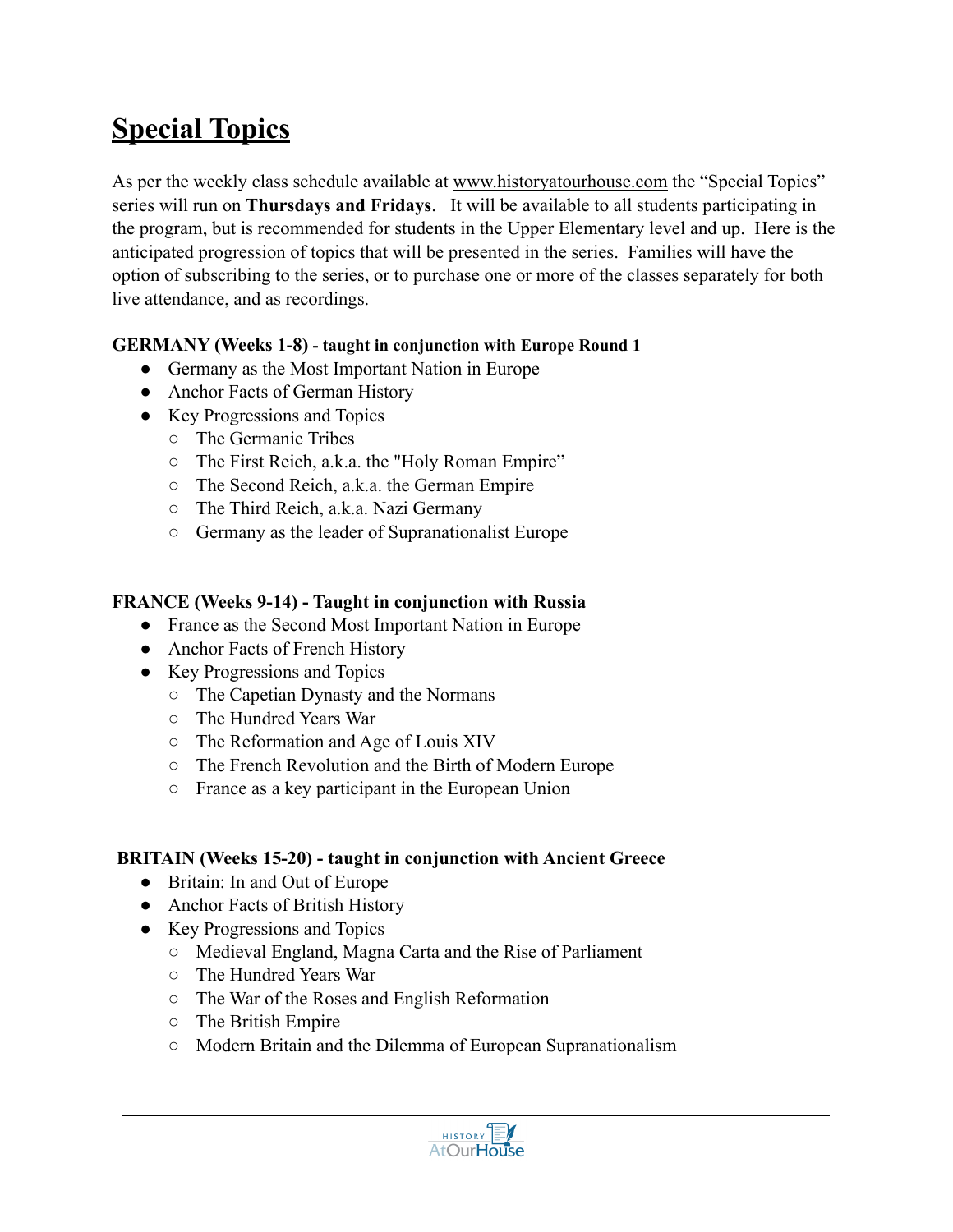#### **ITALY (Weeks 21-26) - taught in conjunction with Ancient Rome**

- Italy as a Major European Culture
- Anchor Facts of the History of Israel
- Key Progressions and Topics
	- Italy After Rome
	- The Papacy and the Roman Catholic Church
	- The Italian Renaissance
	- Modern Italian Nationalism

#### **TO BE ANNOUNCED (Weeks 27-32) - taught in conjunction with Europe Round 2**

● Many options exist for continuing with special topics including the study of other countries, such as Spain & Portugal, Netherlands, or perhaps certain countries in Eastern Europe — even Turkey, as an Islamic culture and peripheral member of Europe.

#### **RECENT HISTORY, CURRENT EVENTS, AND FINAL INTEGRATION (Weeks 33-34)**

- The patterns and structure of European history
- America and the Euro-Russian Entanglement (including current events)
- Prospects for European and Russian cultures in an interconnected world